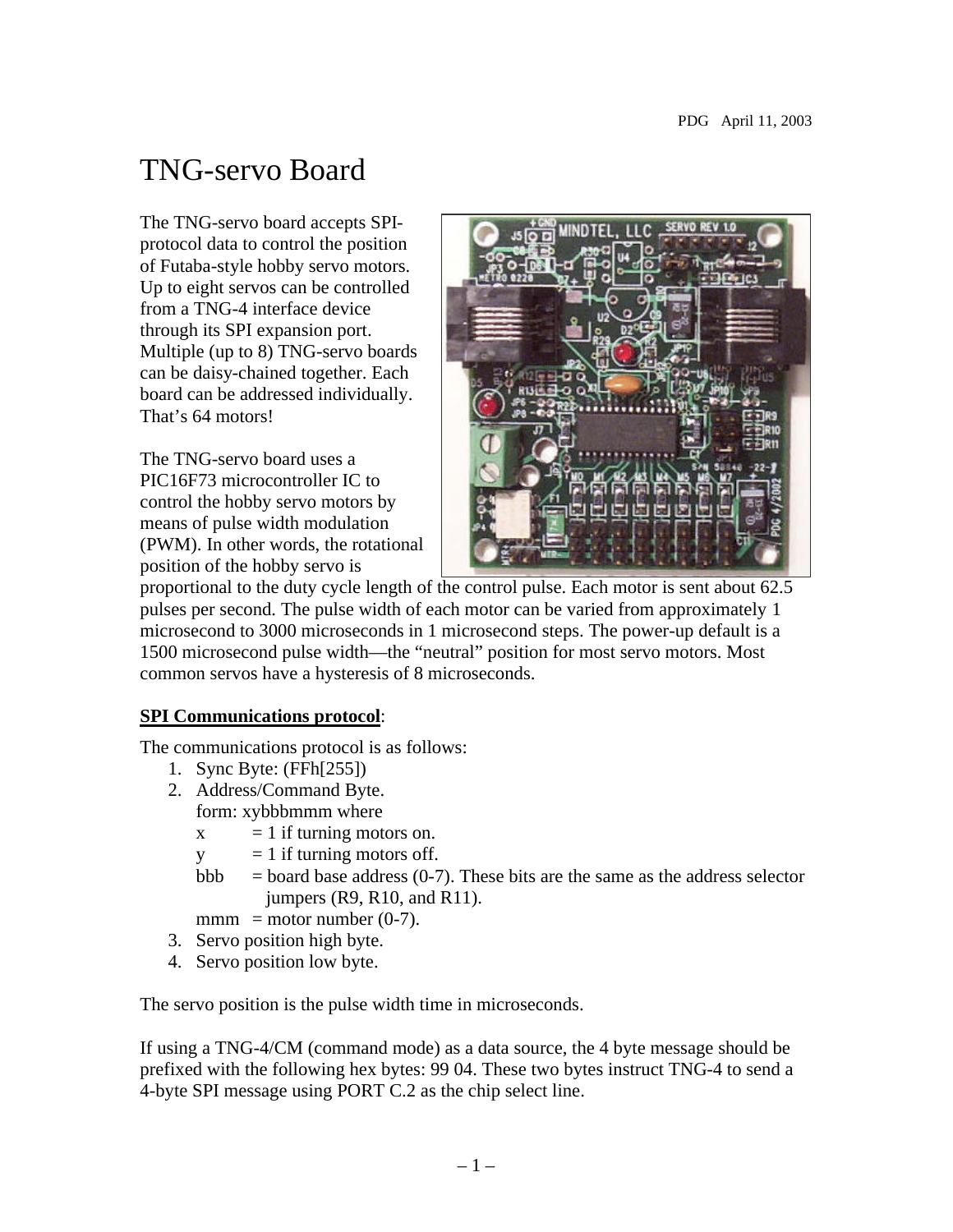## **Data Connection:**

The data input connector is the modular jack on the left (J9) in the picture above. The modular jack on the right (J8) is used for daisy-chaining TNG-servo boards. The data cable between TNG-4 and TNG-servo or two TNG-servo boards should have the modular plug prong on both ends of the cable on the same side of the cable.

The interface is powered by  $+5V$  and ground delivered on the first and last pins of the input connector when connected to TNG-4. Alternative power schemes are possible (see below). The SPI protocol uses three lines: CLOCK, DATA, and CS-. The TNG-servo board will flash the D2 LED when it receives a valid SPI message compatible with its base address.

The base address is set by the jumpers adjacent to resistors R9, R10, and R11. The least significant address bit corresponds to the least significant bit of the board address. An open jumper corresponds to a "zero" for that position. The board address is enumerated at power-up.

#### **Motor Connections:**

The motors are powered independently from the interface and TNG-4. DC voltages less than 20V are acceptable, provided that voltage is compatible with the servo motor. A 5 to 6 volt power supply is typical. The motor power is applied through the green screwterminal connector. The positive terminal is the one closest to the bottom edge of the TNG-servo board. A self-resetting fuse at F1 limits sustained current to 0.75 A (not on all boards).

Motor power is controlled by the PhotoMOS relay at U3. Motor power is active when the LED at D5 is on. The PhotoMOS relay can switch up to 2 amps. No PWM pulses are sent to the motors when the motor power is off (default).

TNG-4, TNG-servo, and motor power must have their grounds connected at some point. This ideal location for this connection depends on the particular system. When the TNGservo is powered through TNG-4, TNG-4 and TNG-servo grounds are automatically connected.

The TNG-servo board is  $2\frac{1}{2}$  inches tall by  $2\frac{1}{4}$  inches wide. There are four 0.125" mounting holes on TNG-servo. The left-right spacing is 2 inches. The up-down spacing is 2¼ inches. These plated-through holes are all connected to TNG-servo ground (not motor ground), and may serve as a convenient place to facilitate a motor ground to TNGservo ground connection. The populated board weighs 0.85 ounce. Power consumption is about 10 mA, exclusive of motor power consumption.

The Futaba-style hobby motors use a 3-pin connector—motor control, motor +, and motor ground (or -). The connector is placed on the desired 3-position header on the TNG-servo board such that the motor control line (white or yellow) is connected to the top pin.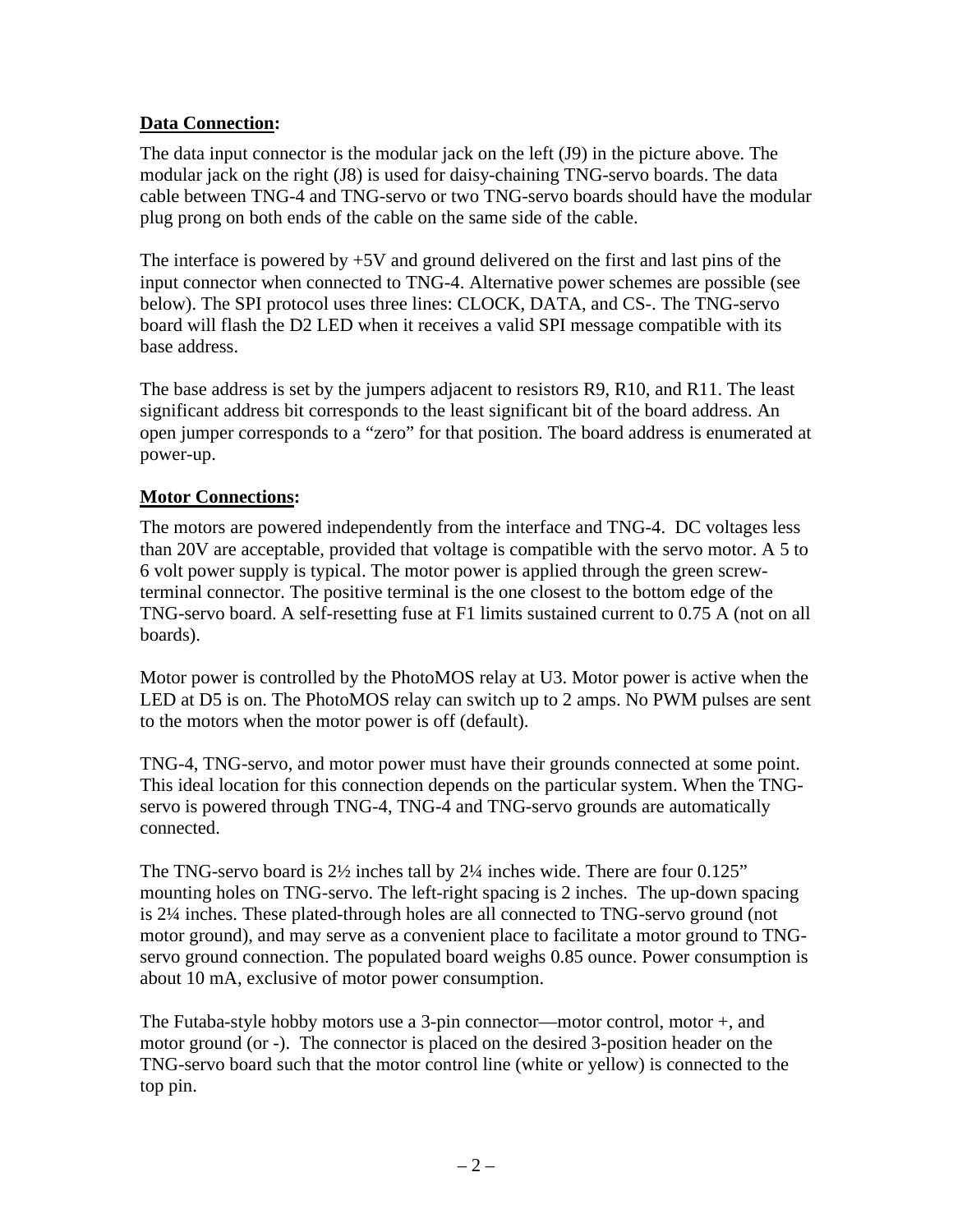#### **Alternative Board Configurations**:

The TNG-servo board supports a plethora of different configuration that could be useful in different circumstances:

- 1. The firmware can be modified to suit specific requirements (within the hardware limitations of the device and board).
- 2. The board can be powered from motor power instead of TNG-4 power.
- 3. The board can be powered independently from either TNG-4 or motor power.
- 4. If the applied board power exceeds 5 volts, an on-board regulator can be implemented.
- 5. The SPI lines can be terminated.
- 6. Buffer IC's (Fairchild TINY logic: U5, U6, and U7) can be added to drive the SPI lines of daisy-chained TNG-servo boards.
- 7. The photoMOS relay can be eliminated. This would leave the motors powered continuously (pulses would not be sent to motors until a "power on" command was received).
- 8. The TNG-servo board can be configured to receive RS-232 instead of SPI. Daisy-chaining of boards is still possible.

#### **Code examples**:

- 99 04 FF 83 06 40: Send a 4-byte SPI message using Port C bit 2 as the chip-select line. The message is the FF sync byte, followed by the address byte (board 0, motor 3), followed by the position bytes  $(1600 \,\mu s)$ .
- 99 24 FF 87 05 14: Send a 4-byte SPI message using Port D bit 6 as the chip-select line. The message is the FF sync byte, followed by the address byte (board 0, motor 7), followed by the position bytes  $(1300 \mu s)$ .
- 99 74 FF A5 05 DC: Send a 4-byte SPI message using Port D bit 1 as the chip-select line. The message is the FF sync byte, followed by the address byte (board 2, motor 5), followed by the position bytes (1500 µs).